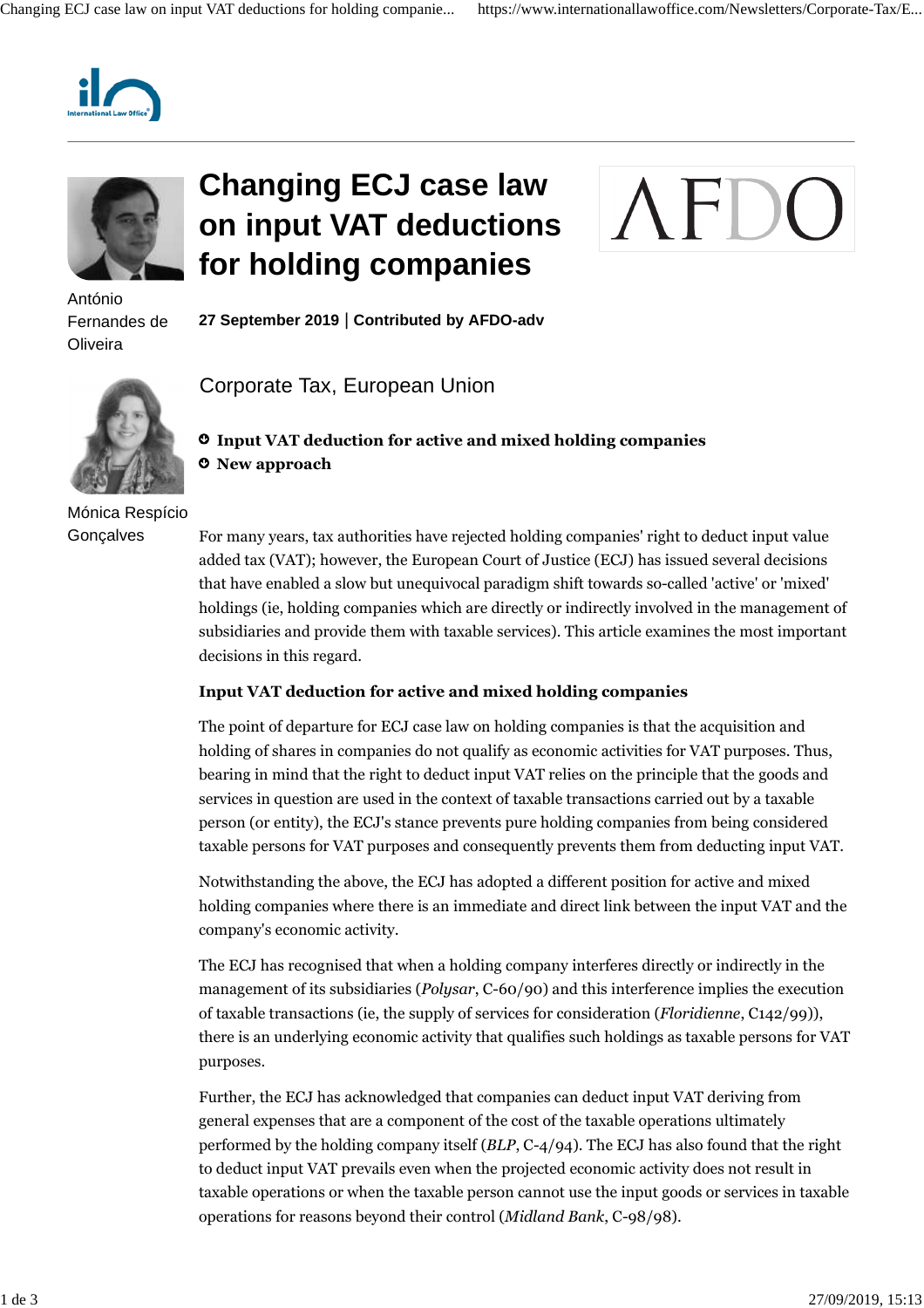In another ECJ case, it was decided that even when a taxable person carries out simultaneous operations which give rise to the right to deduct input VAT and operations that do not, the VAT borne through general expenditure may be entirely deducted if the expenditure is linked to a part of a company's economic activity comprising the operations that give rise to the right to deduct input VAT (*Abbey National*, C-408/98). As per the ECJ's understanding, the receipt of dividends does not fall within the scope of VAT and therefore does not affect *pro rata* VAT deduction (*Sofitam/Satam*, C-333/91).

In *Cibo* (C-16/00), the ECJ ruled that, notwithstanding the fact that there was no direct and immediate link between the various services purchased by a company in connection with the acquisition of a shareholding in a subsidiary and the output transactions for which VAT was deductible, the costs of those services were deemed part of the general expenditure and, as such, had a direct link to the company's economic activity. Therefore, VAT on those services was deductible in proportion to the operations that gave rise to the right to deduct input VAT.

For interest that derives from loans granted by a holding company to its subsidiaries, the ECJ has ruled that loan operations may be deemed to be ancillary if they imply a minor use of resources or consumption burdened with VAT, thus preventing the interest from negatively influencing the right to deduct input tax (*EDM*, C-77/01).

The ECJ's defence of the right to deduct input VAT is reflected in the fact that while certain expenses burdened with VAT may be linked to an operation which is not subject to VAT or which is simply outside the scope of VAT, it is still possible to conclude that such expenses have an immediate and direct link to the taxpayer's economic activity. Thus, the corresponding VAT is deducted in proportion to the company's economic activity that corresponds to the operations which grant a right to deduct VAT (*Kretztechnik*, C-465/03 and *AB SKF*, C-29/08).

In *Portugal Telecom SGPS* (C-496/11), the ECJ, in an implicit application of the effective VAT allocation method (as opposed to the *pro rata* method), sustained that the holding was allowed to fully deduct input VAT for consulting services used for operations with a right to deduct VAT (eg, technical management and administration services for subsidiaries). This full deduction right had been previously denied by the Portuguese tax authorities based on their understanding that the *pro rata* method applied. The ECJ also ruled that the right to deduct input VAT cannot be restricted by the fact that the operations burdened with such input tax are merely ancillary.

Once again, the ECJ ruled against restricting the right to deduct VAT and emphasised that the only relevant aspect is the existence of a direct and immediate link between the input and output transactions.

## **New approach**

More recent ECJ case law on VAT deductions for holding companies has used a similar approach to the Portuguese Arbitral Court's landmark decision in Case 77/2012-T, which combined the relevant reasoning behind the abovementioned ECJ decisions to provide a comprehensive legal overview (for further details please see "Landmark decision on holding companies' VAT deductions"). For example, in *Larentia+Minerva* (C-108/14) and *Marenave* (C-109/14), the ECJ concluded that active holdings are entitled to a full deduction of input VAT (including VAT on costs linked to the acquisition of subsidiaries for which the holding performs an economic activity), unless and to the extent that the holding company performs other VATexempt economic operations in addition to the services rendered to its subsidiaries which do not grant the right to deduct VAT. More recent ECJ decisions have confirmed this reasoning. In